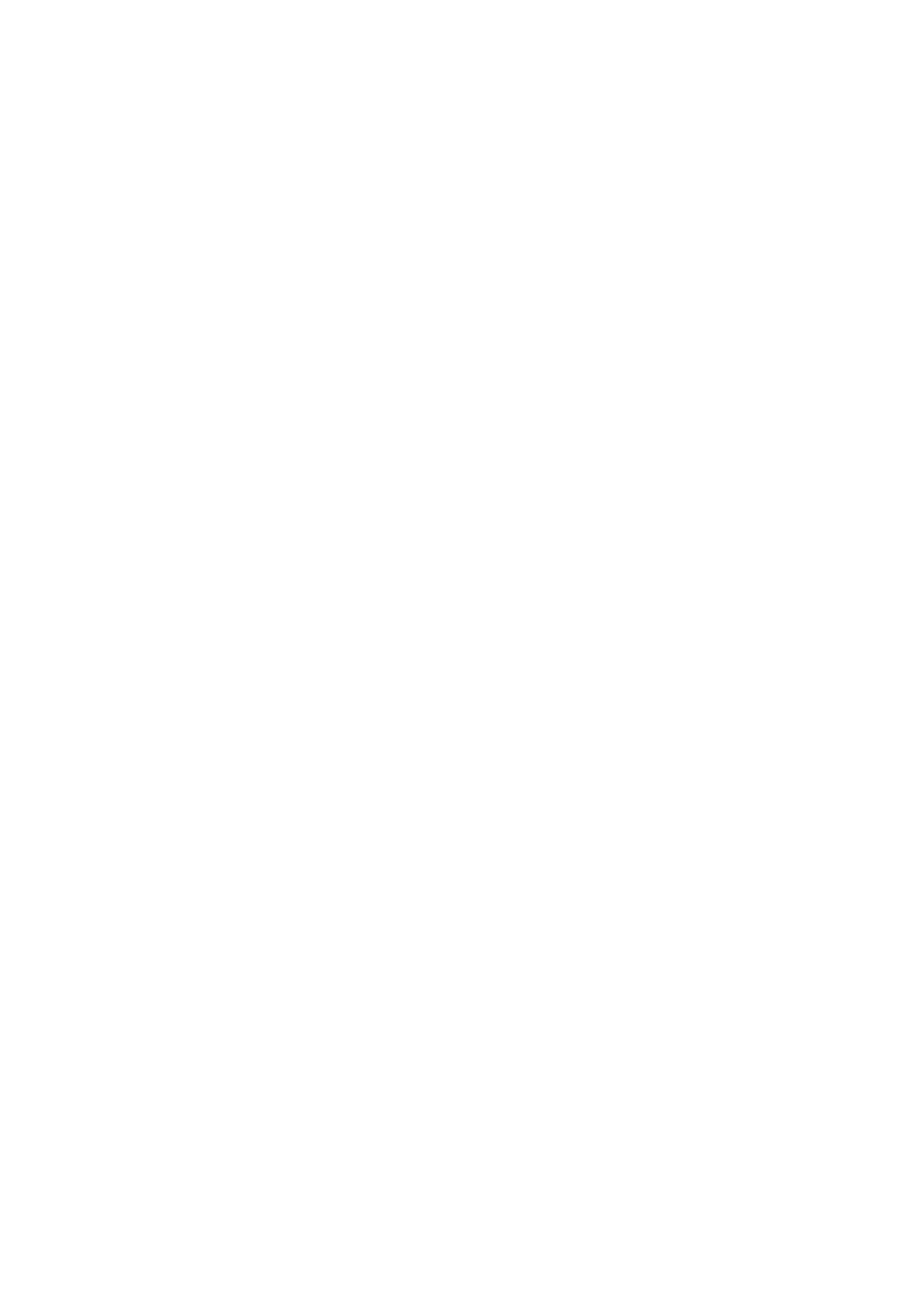# Abstract

We describe TripletMail, a system for outsourcing e-mail backups. The typical corporate mail server that handles receiving, sending and storing e-mails is replaced by two components: A mail server for SMTP/IMAP and a storage system which maintains several encrypted copies of each e-mail in racks of inexpensive servers.

In this thesis, we focus on two problems of the storage system: In inexpensive racks, servers can break down often. Therefore, the storage system needs to deal with server failures gracefully and rereplicate copies of e-mails that were lost. Also, storage load should be distributed evenly across all servers. For this, we introduce a scheme that uses consistent hashing to create a key for each e-mail message. A tree then maps parts of the keyspace to triplets of servers on which replicas should be stored. We then describe an approach for re-replication and evaluate this scheme against simpler ones.

A Java implementation is included.

## 1 Introduction

## 1.1 Motivation

E-mail service in corporate environments is typically provided by a single SMTP/IMAP server. This server quickly becomes a single point of failure: There is usually no fail-over mechanism in place and data backups are seldom up-to-date. Corporate e-mail often contains valuable and confidential information, so there is reluctance to outsource these services. However, if backup services were available that have lower adminstration costs than current solutions, and fulfill the requirements below, they could be successful.

## 1.2 Requirements

The goal is to create a storage system for e-mails that fits these requirements:

- Confidentiality Through encryption, the storage provider never sees the contents of e-mails.
- High availability Users are able to retrieve their e-mail at all times.
- No data loss Maintaining multiple copies of each e-mail message lowers the likelihood of losing data due to hardware failures.
- Economies of scale Minimize costs per stored email message by pooling the data of multiple companies and using large numbers of servers.

## 1.3 Outline

Figure 1 illustrates the architecture of TripletMail. We will examine each of the components in bottomup sequence.



Figure 1: TripletMail architecture with remote, encrypted backups.

The thesis is structured as follows:

- Section 2 starts by listing the assumptions upon which the system was built.
- Section 3 examines the functionality offered by the mail servers, including the encryption and signature schemes used for communication with the storage system.
- Section 4 explains the storage system and the two kinds of roles - storage master and storage server - assigned to the servers.
- Section 5 describes how the system determines on which storage servers e-mail message replicas should be kept.
- Section 6 closes with a performance evaluation.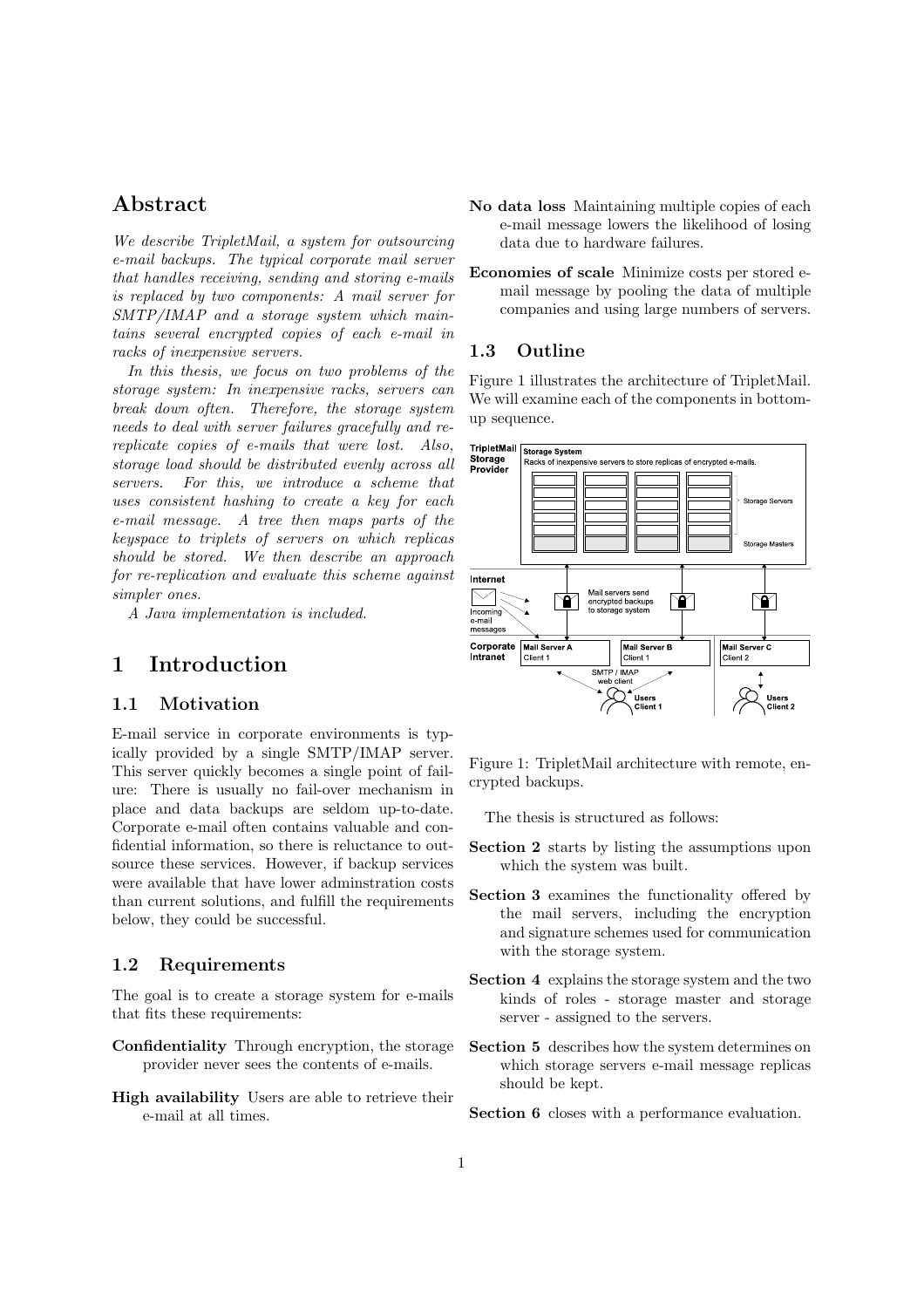#### 1.4 Related Work

There already exist solutions for storing multiple copies of files on inexpensive servers. A good example is the Google File System [1], which stores very large files of several GB to keep management overhead low. Still, we are aiming at storing email messages, whose sizes rarely exceed 100 kB. The tree mapping approach was inspired by work on peer-to-peer lookup protocols such as Kademlia [2] or Willow [3]. The focus of these protocols is more on file-sharing systems or group communication, and instances where nodes leave and join often. Also, individual nodes cannot exercise control over others. For TripletMail, things are simpler, as all servers are owned and fully controlled by the operator of the storage service.

On the other end of the spectrum, we find commercial solutions for storing large amounts of data on custom hardware, such as those offered by NetApp [4].

## 2 Assumptions

Instead of using high-cost storage solutions, we aim at using inexpensive machines for storing the e-mail replicas. Of course, low cost implies lower reliability, so we expect about 3-5% of all machines to be failed at any time. To build a reliable system, we make up for high individual failure rates through software logic: When a machine fails, others will have to take over its load automatically.

The network layout is influenced by the fact that the servers are typically kept in racks by the dozen. These racks are connected to other racks via a 1 GBit Ethernet switch. Inside the racks, all machines are often connected with only 100 MBit Ethernet to reduce networking cost. Finally, the servers themselves consist of just barely more than hard drives, a mainboard, and a network interface.

While unlikely, it's possible that an entire rack fails at the same time, as all contained servers share a common power and network connection.

Each rack contains two different kinds of units: a number of storage servers and a single storage master, as described in Section 4. Storage servers are responsible for storing replicas of large quantities of e-mail. We assume that the cost for such a machine with 500 GB of hard drive storage to be 1000 USD. Storage masters manage the storage servers. We estimate their cost at 1500 USD.



Figure 2: Approximate size distribution of e-mails. Measured in inbox of the author.  $\mu = 34.6$  kB,  $\sigma = 273$  kB

The smallest chunk of information the system handles is one e-mail message. We assume that each user receives and sends around 5000 messages per year. For estimating storage requirements and measuring performance, we assume that the average e-mail size is around 35 kB, as demonstrated in Figure 2. Clearly, this number is just a rough approximation: widely different quantities are possible depending on the user.

We focus on IMAP-like schemes of retrieving email. It does not make sense to introduce backup schemes for e-mail which is quickly wiped from the server via POP3. IMAP is already in wide use in corporations, in part due to the legal benefits of having an archive of all employees' e-mails.

Finally, during implementation, we assumed that a replication factor of 3 is enough; this not only explains the TripletMail name, but also why this factor is used throughout this thesis. The number seemed safe enough to guard against data loss and is in line with the common practice of having a "primary" and a "secondary" backup of important data.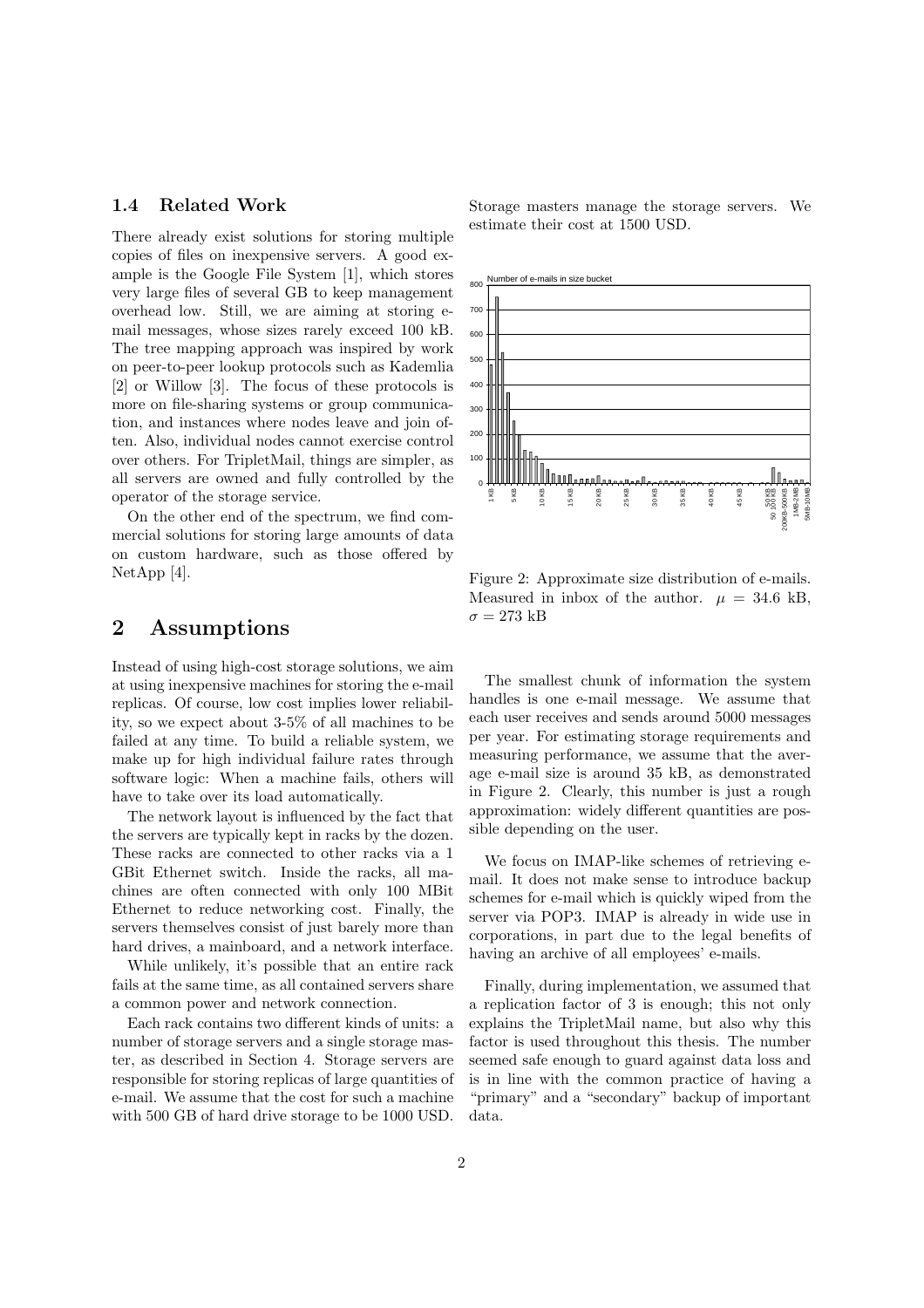### 2.1 Definitions

Throughout this thesis, we will use the following terms: A TripletMail storage system will store emails from multiple clients - a company that has outsourced its e-mail backups to a storage provider. Each client will have at least one mail server, and several employees using e-mail - we call them users. Each user will have a number of folders which contain the actual e-mail messages.

## 3 Mail Servers

We now start explaining the system's architecture in detail. We start with the servers that receive and serve e-mail; the next section will explain the storage system.

Mail servers, called "MServers" are placed in the clients' offices. They act as SMTP servers to the outside: They receive and send out all e-mail to and from the client. Users can retrieve their e-mail via a web client (IMAP access should be a possibility, but is not currently implemented).

A client may have multiple MServers for higher availability. Also, MServers cache recently seen email from the storage system, to provide for the case that the outside Internet connection is lost.



Figure 3: Mail Server functionality

Figure 3 shows different aspects of the mail server's functionality: On the bottom, it accepts requests from users. On the top, the MServer communicates directly with a storage master, the management component of the storage system (see Section 4). When the connection to a storage master is lost, the MServer starts trying to connect to any of the other masters, until a connection can be made.

On this connection, there are four main types of messages that can be sent: STORE, DELETE, RE-TRIEVE, and LISTFOLDER.

Of these commands, LISTFOLDER is the most interesting. It asks the storage system to return a list of e-mails in a folder, along with their most important headers, such as From, Subject, and Date. These correspond to the columns commonly displayed in the GUI of the user's e-mail client. LIST-FOLDER is a very common request, as it is the one called whenever the user checks his or her inbox.

#### 3.1 Ensuring Confidentiality

When designing TripletMail, one of our goals was ensuring that the client's data was kept secure: neither the storage provider nor the outside world should be able to find out the contents of e-mails. In addition, we wanted to make certain that no attacker can impersonate the storage system, causing messages to bypass storage by going to the wrong destination.

Therefore, we implemented an encryption and signature system. As shown in Figure 3, each client has a symmetric mail encryption key and a private / public key pair for signing messages. Only the client knows the symmetric key: without it, the storage provider cannot know the e-mails' contents.

Newly incoming e-mails are packed into a STORE message with encrypted body, encrypted headers, and a time stamp. A 256-bit MsgID is generated by running a one-way hash function such as SHA-1 over the contents and headers. Also, to avoid known-cleartext attacks on the symmetric key, a few bytes of random content are added. This message is then signed and sent to the storage system. The storage master processes the message only if the signature was correct. Similarly, the storage system has its own key pair so the mail server can check its messages for authenticity.

## 4 Storage System

Machines in the storage system racks take on two different roles: storage master ("SMaster") or storage server ("SServer"). They are assigned identi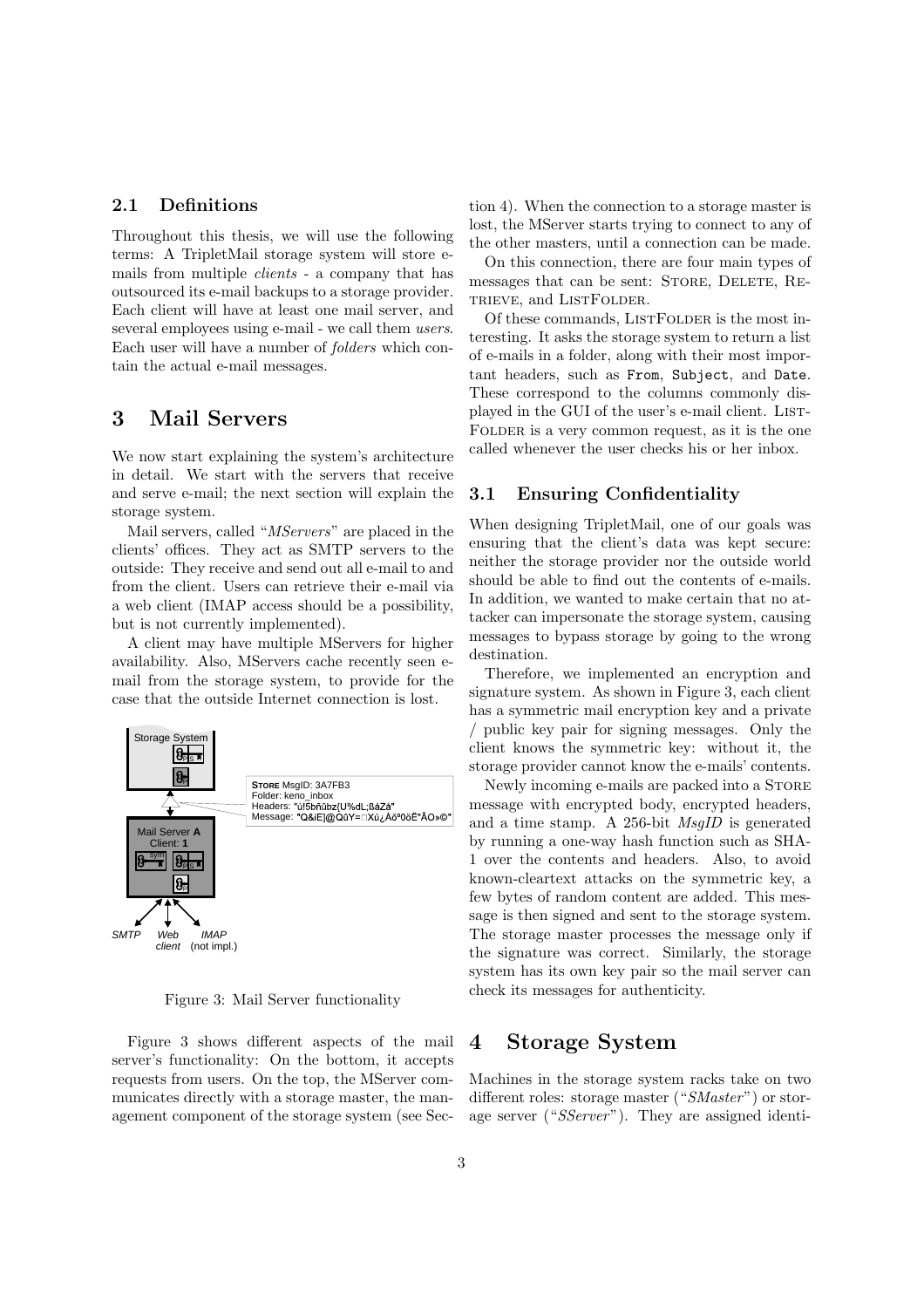fiers as seen in Figure 4: SMasters get ascending single letters, the SServers in the same rack share this letter and a number.



Figure 4: Storage system roles.

Each SMaster keeps a TCP connection open to every other SMaster and every SServer. Periodically, a ping message is sent to each machine. This allows the SMasters to quickly notice the failure of a machine in the system.

Three copies of each e-mail reside on three different storage servers. Triplets are chosen so storage load is balanced across servers.

#### 4.1 Folder Information

To facilitate a quick response to LISTFOLDER calls, all folder information is kept on the SMasters.

Folder information consists of a list of MsgIDs for each folder. Every MsgID has an associated bytestring, which happens to be the encrypted headers sent by the mail server with the STORE command.

Since SMasters can fail, we must assure that the same folder information is available at every one. For this, we have implemented a simple method: Each SMaster pushes information originally received at the STORE call (the new  $MsgID$ and encrypted headers) to the next one, until all have heard the news.

## 5 Assigning Storage Locations

We have shown how the SMaster answers LIST-FOLDER requests using local information. However, for requests like STORE, DELETE, RETRIEVE, it must know where e-mail replicas reside. To accomplish this, storage locations are assigned using a mapping tree with a triplet of storage server IDs at its leaves.

#### 5.1 Mapping Tree

Figure 5 shows a small example mapping tree, as used in TripletMail. The MsgID of each e-mail is mapped to a leaf in the tree, which in turn lists a triplet of SServers. To determine the storage locations, the MsgID is walked in a bitwise manner. If a bit is 0, the left child node is taken; if the bit is 1, the right node is taken. This is done until a leaf node with an assigned triplet is reached. For example, all e-mails whose MsgIDs start with 01 would be stored on the storage servers  $a2, b2, c2$ .



Figure 5: An example mapping tree.

## 5.2 Triplets Selection Scheme

The triplets at the leaves of the mapping tree control the load distribution across storage servers. We now present a heuristic to generate these triplets so load is distributed evenly.

We divide all storage servers into 3 groups of equal size. For example, in the case of Figure 4, the groups would be:  $G1 = \{a1, a2, a3, b1\},\$  $G2 = \{b2, b3, c1, c2\}, \ G3 = \{c3, d1, d2, d3\}.$  The first entry in the triplet may only come from the first group, the second from the second group, and so on. With this restriction, we avoid that all replicas of an e-mail message are stored in the same rack.

Triplet Properties The following properties should hold for all triplets:

- 1. The tuple elements should not all be contained in the same rack.
- 2. The same triplet occurs twice only once all possible triplets have been exhausted.
- 3. If  $load(s)$  is the number of occurrences of a storage server s in all triplets, then the following must hold: max,  $load(s) \leq \min_s load(s) + 1$

Property 1 ensures that we do not lose all replicas when a rack loses its power or network connection.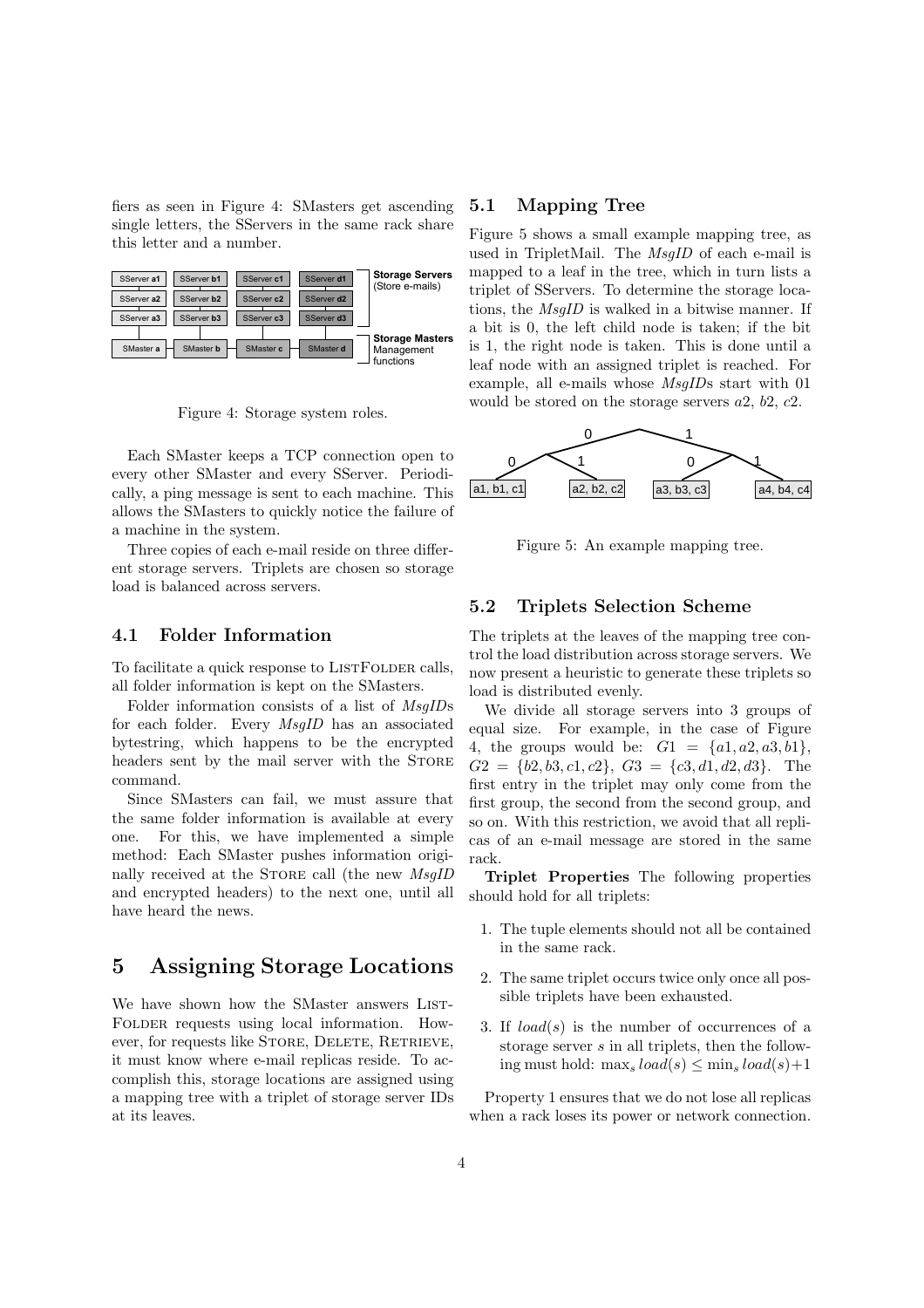Property 2 and 3 ensure that load is spread evenly over the machines: By requiring all permutations of group elements to occur, we make every server from every group share some load with every server from another group. Property 3 applies more to states where the possible space of triplets has not yet been exhausted: It makes sure we don't first try all triplets containing a1, then a2, and so on.

We now define some load counters for use in the triplet generation algorithm.

| load(s)                    | How many triplets stor-       |  |  |
|----------------------------|-------------------------------|--|--|
|                            | age server s already oc-      |  |  |
|                            | curs in.                      |  |  |
| $conn_{G1,G2}(a,b)$        | number of times SServer       |  |  |
|                            | $a \in G1$ appears in a       |  |  |
|                            | triplet with SServer $b \in$  |  |  |
|                            | G2                            |  |  |
| $conn_{G1,G3}(a,c)$        | number of times SServer       |  |  |
|                            | $a \in G1$ appears in a       |  |  |
|                            | triplet with SServer $c \in$  |  |  |
|                            | G3                            |  |  |
| $conn_{G2,G3}(b,c)$        | number of times SServer       |  |  |
|                            | $b \in G2$ appears in a       |  |  |
|                            | triplet with SServer $c \in$  |  |  |
|                            | G3                            |  |  |
| $conn_{G1,G2,G3}(a, b, c)$ | number of times SServers      |  |  |
|                            | $a, b, c$ appear in a triplet |  |  |
|                            | together                      |  |  |

Given a set of already existing triplets in the tree, we may find the next set using the Generate-New-Triplet algorithm:

- 1. From G1, pick the element  $t_1$  with the lowest  $load(t_1)$
- 2. From G2, pick element  $t_2$  with the lowest  $(log (load(t<sub>2</sub>) + 1) \cdot (conn_{G1,G2}(t<sub>2</sub>) + 1)$
- 3. From G3, pick element  $t_3$  with the lowest  $(load(t_3) + 1) \cdot (conn_{G1,G3}(t_1, t_3) + 1) \cdot$  $(conn_{G2,G3}(t_2,t_3) + 1)$ .  $(conn_{G1,G2,G3}(t_1,t_2,t_3) + 1)$

For systems with more than 3 SServers in more than one rack, property 1 holds because of our grouping scheme.

The algorithm generates all permutations of the three groups, in a sequence that spreads the load evenly at all times, thereby keeping to properties 2 and 3. Figure 6 shows example results.

| 0.  | a1b1c1 | 22. | a3b4c2 | 44. | a1b4c4                          |
|-----|--------|-----|--------|-----|---------------------------------|
| 1.  | a2b2c2 | 23. | a4b3c1 | 45. | a2b3c3                          |
| 2.  | a3b3c3 | 24. | a1b3c3 | 46. | a3b2c2                          |
| 3.  | a4b4c4 | 25. | a2b4c4 | 47. | a4b1c1                          |
| 4.  | a1b2c3 | 26. | a3b1c1 | 48. | a1b1c4                          |
| 5.  | a2b1c4 | 27. | a4b2c2 | 49. | a2b2c3                          |
| 6.  | a3b4c1 | 28. | a1b4c1 | 50. | a3b3c2                          |
| 7.  | a4b3c2 | 29. | a2b3c2 | 51. | a4b4c1                          |
| 8.  | a1b3c4 | 30. | a3b2c3 | 52. | a1b2c2                          |
| 9.  | a2b4c3 | 31. | a4b1c4 | 53. | a <sub>2</sub> b <sub>1c1</sub> |
| 10. | a3b1c2 | 32. | a1b1c3 | 54. | a3b4c4                          |
| 11. | a4b2c1 | 33. | a2b2c4 | 55. | a4b3c3                          |
| 12. | a1b4c2 | 34. | a3b3c1 | 56. | a1b3c1                          |
| 13. | a2b3c1 | 35. | a4b4c2 | 57. | a2b4c2                          |
| 14. | a3b2c4 | 36. | a1b2c1 | 58. | a3b1c3                          |
| 15. | a4b1c3 | 37. | a2b1c2 | 59. | a4b2c4                          |
| 16. | a1b1c2 | 38. | a3b4c3 | 60. | a1b4c3                          |
| 17. | a2b2c1 | 39. | a4b3c4 | 61. | a2b3c4                          |
| 18. | a3b3c4 | 40. | a1b3c2 | 62. | a3b2c1                          |
| 19. | a4b4c3 | 41. | a2b4c1 | 63. | a4b1c2                          |
| 20. | a1b2c4 | 42. | a3b1c4 | 64. | a1b1c1                          |
| 21. | a2b1c3 | 43. | a4b2c3 |     |                                 |
|     |        |     |        |     |                                 |

Figure 6: Generate-New-Triplet algorithm: Resulting triplet sequence for 3 racks with 4 SServers each.

#### 5.3 Tree Leaf Splitting

Leaf splitting is an important part of TripletMail. As we will see, it facilitates quick re-replication in case of failures.

Each leaf represents a up to certain number of e-mails. Once this amount of data is exceeded, the leaf node must be split.

This leads us to a trade-off: For example, if we set the limit to 1000 e-mails per leaf, leaf splits will occur twice as often as with a limit of 2000. However, the amount of data to copy during the split is around 500, not 1000, so copying will take less time. Finally, with smaller limits, load will be spread more evenly across servers, because the load granularity is smaller; on the other hand, negotiating each leaf split takes some effort.

How does a leaf split take place? The storage master that first needs to store an e-mail which breaks the leaf node storage limit is responsible for splitting the node. A new triplet is determined using the Generate-New-Triplet algorithm. The storage master then splits the tree leaf and assigns the new triplet to the new 1 branch. Figure 7 illustrates this.

But before we can initiate the process of copying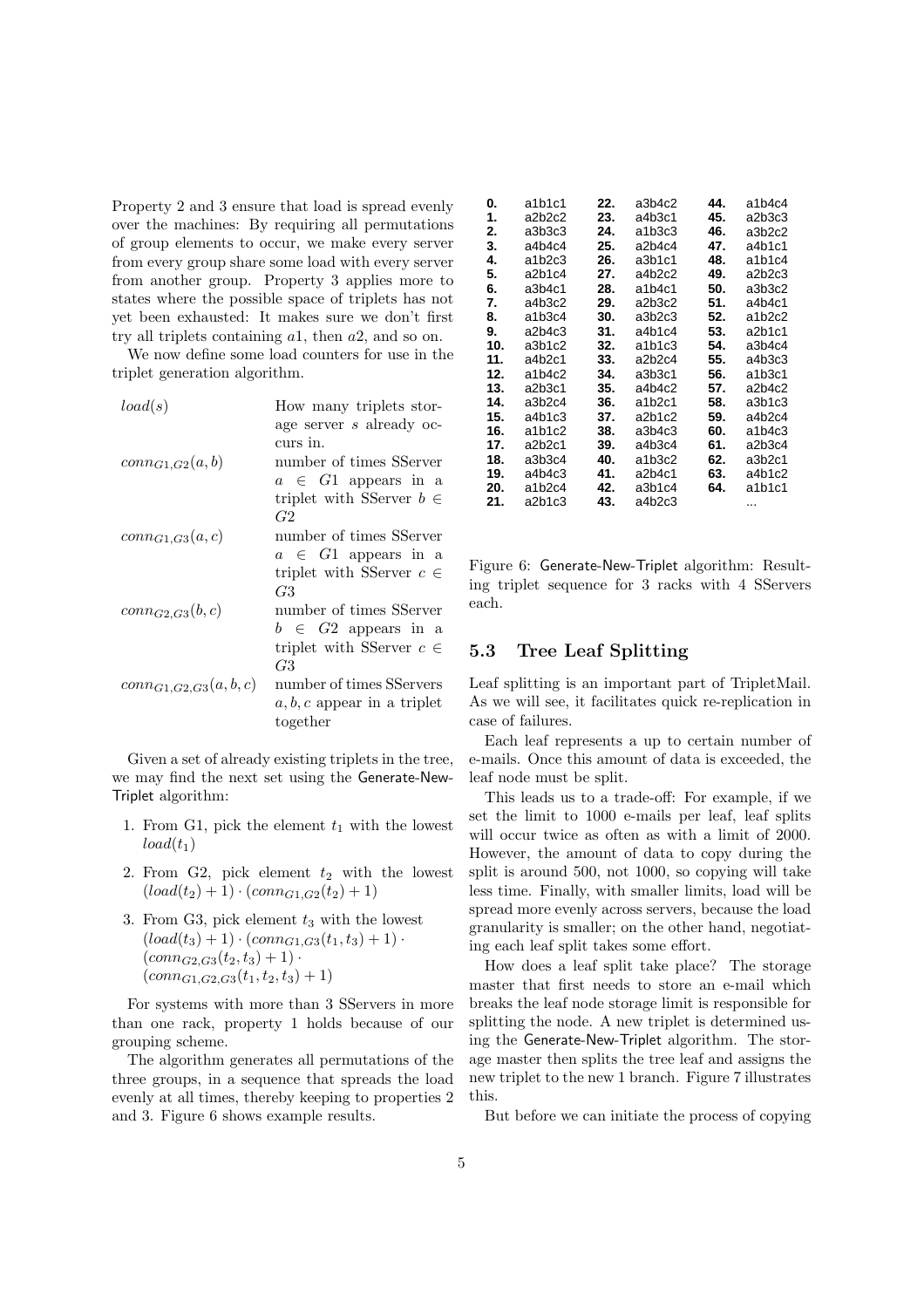

Figure 7: Result of splitting the mapping tree at leaf 01.

over information from the old to the new storage servers, we must agree with other servers on this change. Another storage master might have noticed the very same problem at about the same time: A new message was added to a leaf node, which raised the requirement for a leaf to be split. However, only one storage master may be responsible for the split, as only a single SMaster may send out the commands to copy the affected messages to their new location and then delete them from the old one.

Therefore, TripletMail uses a variant of 2-Phase-Commit [5] to make sure only one storage master modifies the tree at a time, and all on-line storage masters agree to this change.

The limitation to on-line storage masters allows us to split leaves even when some storage masters have failed. However, it adds a disadvantage: When communication between storage masters fails, they can be partitioned into two groups that independently modify the tree. The likelihood of a network partition, however, is minimal, since all storage masters are directly connected to the same network switch.

#### 5.4 Re-Replication

When servers go down, a replica of each e-mail message on the server is lost. Since one of our design principles is that each message should at all times have three replicas, we must re-replicate it to other servers.

Since SMasters keep TCP connections open to each SServer and ping them periodically, the loss of a server is noticed quickly. After a grace period, re-replication is started. The length of the grace period should be long enough so that minor errors are ignored: For example, it can be set to the time it takes a machine to reboot.

Once again, the first storage master to notice the loss of a storage server jumps into action.

Initially, it adjusts the groups G1, G2, and G3 used in triplet generation: The SServers which are still alive are again divided into three equal-size groups. Now, all triplet occurrences of the failed server in the mapping tree must be replaced with an SServer from the same group. Each time, the SServer s with the lowest  $load(s)$  is chosen.

Then, the 2PC protocol is run to make sure no conflicting changes are being made to the tree. When the 2PC is complete, the newly chosen SServers are advised to copy the e-mail messages affected from the remaining copies, thereby restoring the original replication factor.

## 5.5 Extending Storage Capacity

The re-replication mechanism is also used for expansion: When more storage servers or whole racks are added to the storage system, the load will reach them quickly: After the groups have been adjusted, new triplets generated by the Generate-New-Triplet algorithm will always contain the new servers. Similarly, failed servers will be replaced by the new ones in the affected triplets. Therefore, the triplet-based approach also allows for expansions for the original storage system to add more capacity.

## 5.6 Comparison: Top-Down Filling

We now compare our triplet-based approach to other approaches to spread several replicas across servers. An important measure will be the time it takes to re-replicate failed servers. For simplicity, we will assume that all messages are the same size, and it takes one time unit to copy each message.

Clearly, the easiest approach for distributing replicas would be that of top-down filling: each server on the first rack gets assigned two fixed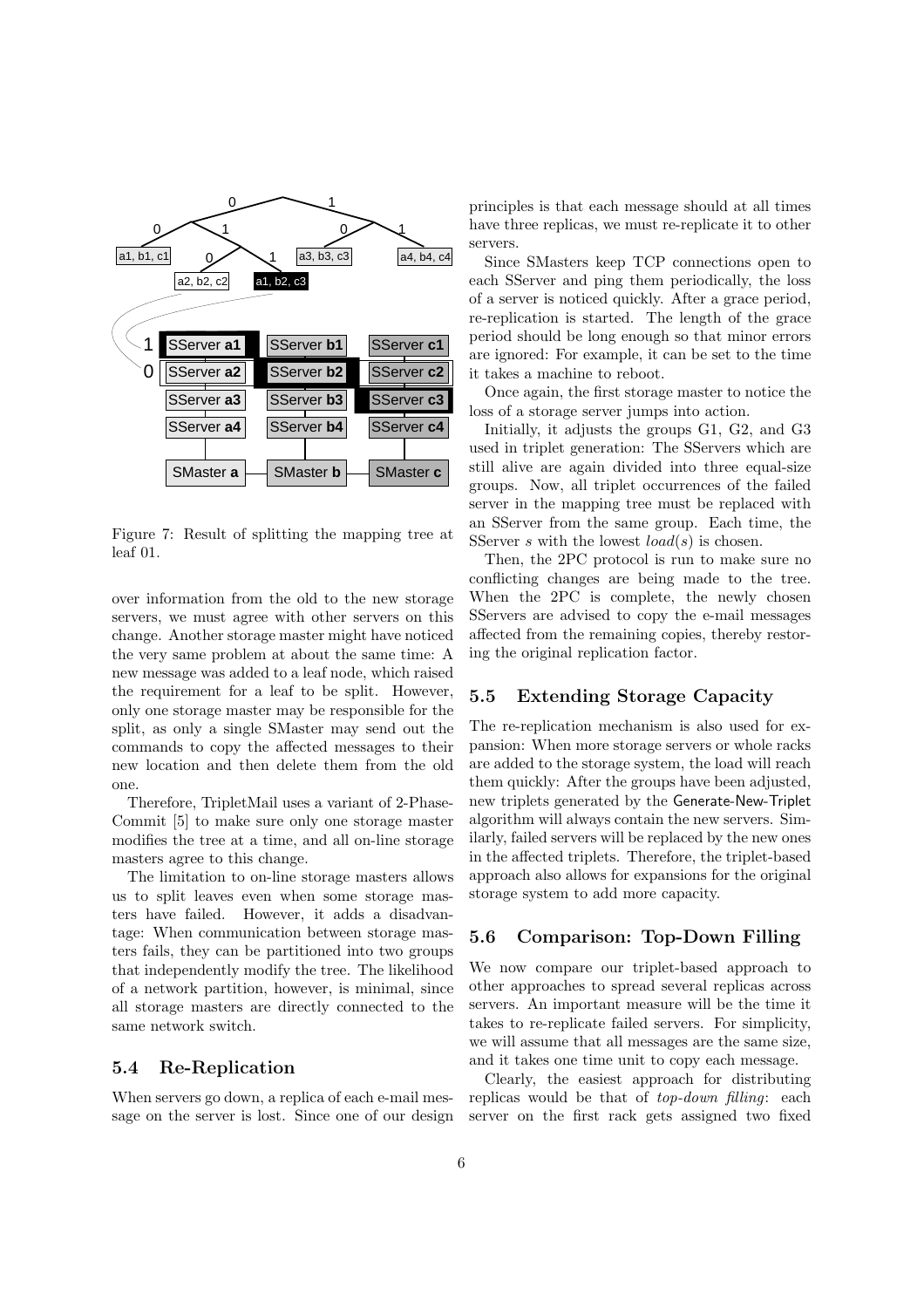peers on the other racks on which replicas are stored. Once the first server is filled, we start filling the next three servers. For example, in Figure 7, SServer a1, b1, c1 would first be filled completely, then  $a2, b2, c2$ , and so on.

With the top-down filling approach, it would take a long time to re-replicate: a fail-over server would have to copy all contents from its two peers. If there were  $m$  messages on the failed server, it will take  $\frac{m}{2}$  time units to re-replicate the lost server.

Also, with this approach, each group of three servers would have exactly the same load. As experience teaches, three hardware components manufactured in the same batch and exposed to the same load tend to fail at the same time. In TripletMail, each SServer is exposed to a different load, making accidents where all three copies are lost at the same time less likely.

In an ideal case, all messages would be spread evenly over n servers. If one failed, then the total amount of time necessary to re-replicate all messages would be  $\frac{m}{n-1}$ : The load of copying m messages would be evenly distributed over the  $n-1$ remaining servers. Implementing a system, however, would not be easy: while re-replication would be quicker, one needs a method to ensure that two replicas never end up on the same server.

Our triplet-based approach comes close: For a sufficiently large number of triplets in the mapping tree, a failed storage server with  $m$  messages is rereplicated in  $3 \cdot \frac{m}{n-1}$  time units.

Because of our re-replication scheme introduced in Section 5.4, the failed server will be replaced by  $\frac{n-1}{3}$  storage servers, who will evenly share the load of copying the  $m$  messages.

## 5.7 Future Work

Several ideas are not yet implemented. Clearly, focussing on 3 replicas is somewhat rigid: This work needs to be generalized to more than a fixed replica count. Also, e-mails can currently be accessed by web client only, as IMAP support is not yet available. The caching strategies for the MServers could be optimized. Finally, e-mails often have the same attachments: These could be identified through content hashes and saved only once.

## 6 Performance Evaluation

To estimate system performance, we subjected the system to some tests. Parameters were chosen as follows: All messages were of size 35 kB, as that corresponds to the average size of e-mails we measured earlier. The limit on the number of messages per tree leaf was set to 1000. The hardware we had available were homogenous machines with P4 processors running at 3 GHz, and 1 GB RAM. We simulated 3 racks with 3 SMasters, and 6 SServers per rack. Also, we ran 6 MServers simulating 2 clients. Each client had 100 users, with 1 folder each. Messages were generated for random users, with random content and headers. Performance measurements were taken at SMasters.

These tests were run in a student lab. Therefore, we could not replicate the network layout of a server farm organized around racks.

Two measurements were made: Firstly, we measured the write performance by having the MServers saturate the system with STORE requests. Figure 8 shows that system could easily handle storing around 1000 e-mails per minute.



Figure 8: Performance for number of messages stored per minute.

Still, the system will usually be faced with a different load: Users will receive, check, and read e-mail. For this, we had the MServers performing cycles of storing a new message, listing a random folder, and retrieving a random message from